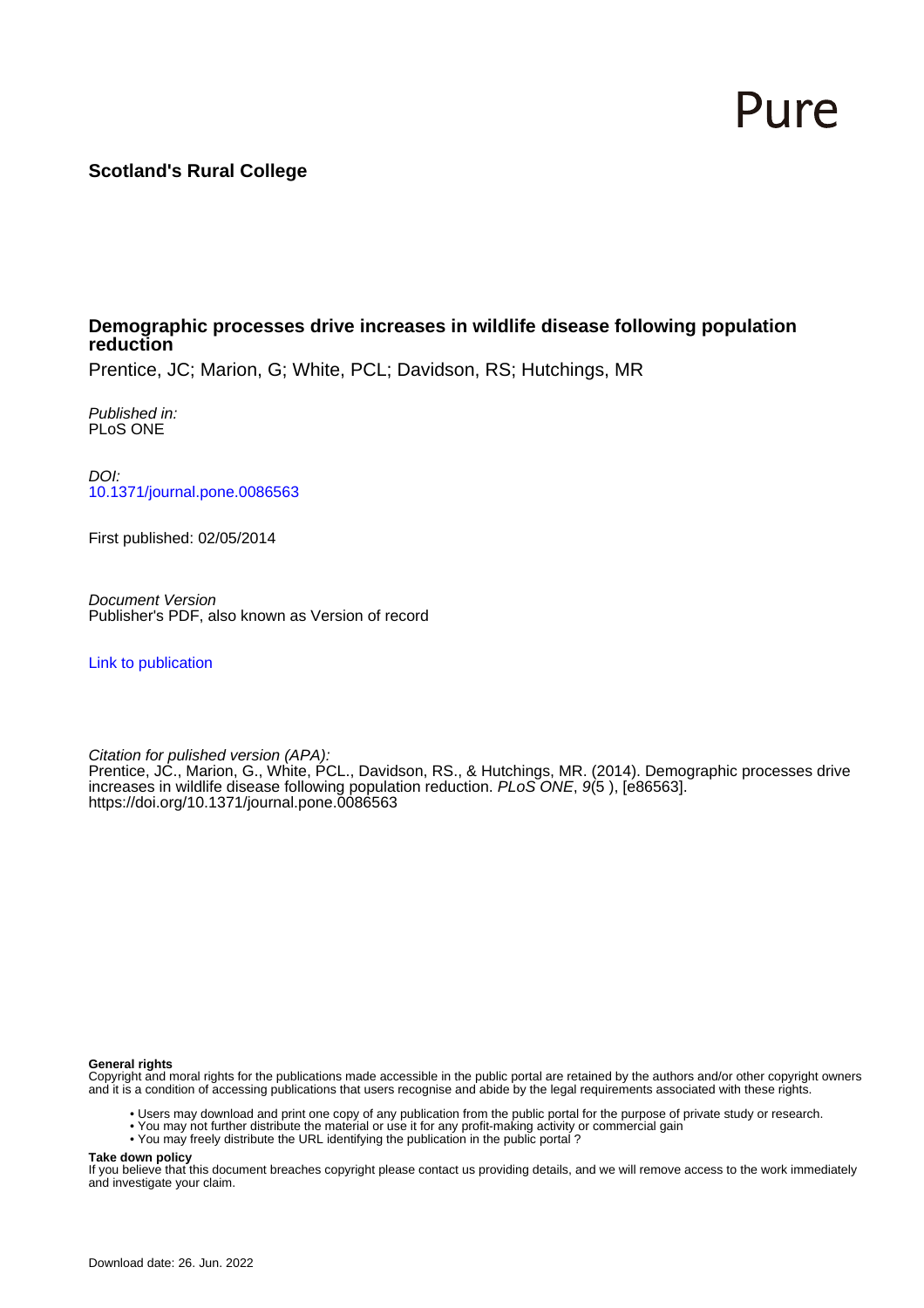

**O PLOS** ONE

## Jamie C. Prentice<sup>1,2,3</sup>, Glenn Marion<sup>2</sup>\*, Piran C. L. White<sup>3</sup>, Ross S. Davidson<sup>1</sup>, Michael R. Hutchings<sup>1</sup>

1 Disease Systems Team, SRUC, Edinburgh, United Kingdom, 2 Biomathematics and Statistics Scotland, Edinburgh, United Kingdom, 3 Environment Department, University of York, York, United Kingdom

## Abstract

Population reduction is often used as a control strategy when managing infectious diseases in wildlife populations in order to reduce host density below a critical threshold. However, population reduction can disrupt existing social and demographic structures leading to changes in observed host behaviour that may result in enhanced disease transmission. Such effects have been observed in several disease systems, notably badgers and bovine tuberculosis. Here we characterise the fundamental properties of disease systems for which such effects undermine the disease control benefits of population reduction. By quantifying the size of response to population reduction in terms of enhanced transmission within a generic non-spatial model, the properties of disease systems in which such effects reduce or even reverse the disease control benefits of population reduction are identified. If population reduction is not sufficiently severe, then enhanced transmission can lead to the counter intuitive perturbation effect, whereby disease levels increase or persist where they would otherwise die out. Perturbation effects are largest for systems with low levels of disease, e.g. low levels of endemicity or emerging disease. Analysis of a stochastic spatial meta-population model of demography and disease dynamics leads to qualitatively similar conclusions. Moreover, enhanced transmission itself is found to arise as an emergent property of density dependent dispersal in such systems. This spatial analysis also shows that, below some threshold, population reduction can rapidly increase the area affected by disease, potentially expanding risks to sympatric species. Our results suggest that the impact of population reduction on social and demographic structures is likely to undermine disease control in many systems, and in severe cases leads to the perturbation effect. Social and demographic mechanisms that enhance transmission following population reduction should therefore be routinely considered when designing control programmes.

Citation: Prentice JC, Marion G, White PCL, Davidson RS, Hutchings MR (2014) Demographic Processes Drive Increases in Wildlife Disease following Population Reduction. PLoS ONE 9(5): e86563. doi:10.1371/journal.pone.0086563

Editor: Maciej F. Boni, University of Oxford, Viet Nam

Received July 5, 2013; Accepted December 12, 2013; Published May 2, 2014

**Copyright:** © 2014 Prentice et al. This is an open-access article distributed under the terms of the Creative Commons Attribution License, which permits unrestricted use, distribution, and reproduction in any medium, provided the original author and source are credited.

Funding: SRUC and Biomathematics and Statistics Scotland (BioSS) receive funding from the Scottish Government. This work was also supported by the EU (project number 212414). The funders had no role in study design, data collection and analysis, decision to publish, or preparation of the manuscript.

Competing Interests: The authors have declared that no competing interests exist.

\* E-mail: glenn@bioss.ac.uk

#### Introduction

The relevance of ecology to understanding the dynamics and persistence of infectious disease has long been recognised [1], and ecological factors are critical to wildlife disease systems. Control of disease in wildlife is of considerable importance for managing risks to humans [2,3] and livestock [4,5], as well as for the conservation of wildlife species themselves [3,6–8]. Population reduction is a commonly employed strategy used to control disease in wildlife [9,10] with the aim of reducing the number of infected animals and the overall size of key populations, leading to a reduction in rates of transmission, disease prevalence and risks to other populations. Application of this strategy is supported by theoretical evidence of a threshold for disease persistence below which disease does not spread quickly enough to persist, and eventually dies out [9,11,12]. However, there is growing evidence that population reduction may be less effective than standard analyses predict, and in some cases be counter-productive (see below). Such unexpected increases in disease prevalence following population reduction have been termed the ''perturbation effect'' [13]. The theoretical basis and empirical evidence for disease thresholds in wildlife has

been reviewed [14], concluding that important elements of wildlife ecology are neglected by current theories.

It is known that the social and spatial structure of host populations has significant implications for disease persistence and prevalence [15,16]. Population reduction disrupts existing social structures and this may lead to increased numbers of contacts [17] and/or a greater proportion of agonistic encounters within or between groups [18,19]. Similarly, a change in susceptibility of individual hosts may also occur as a consequence of population reduction due to stress [20]. Both effects will enhance disease transmission and are likely to be widespread and reduce or even reverse the efficacy of population reduction measures.

For example, management of rabies in foxes (*Vulpes vulpes*) has shown that vaccination is more suitable than culling, as the latter can destabilise social structure and lead to enhanced transmission rates [10,21]. Studies of the management of classical swine fever (CSF) in wild boar (Sus scrofa) recommend that hunting should cease following detection of the disease [22], in order to discourage dispersal of infected individuals, and reduce risks to neighbouring groups [10]. The U.K. Randomised Badger Control Trial (RBCT) [23] showed that reactive culling of badgers (Meles meles) in response to a confirmed bovine tuberculosis (Mycobacterium bovis,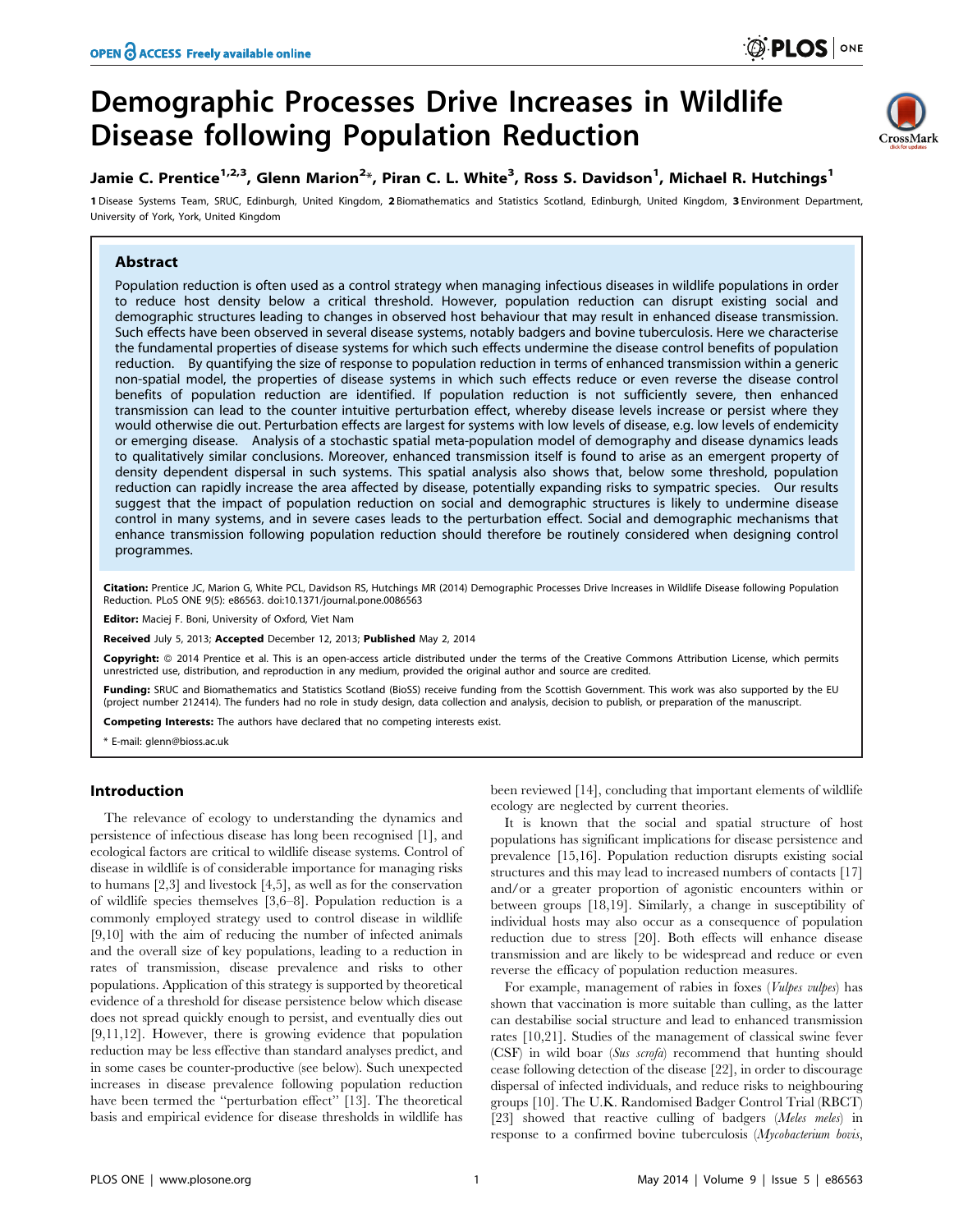bTB) herd breakdown in cattle, was associated with a 27% increase in the incidence of confirmed breakdowns, relative to survey-only trials [24]. Repeated reactive culling was also associated with increased bTB prevalence in badgers [25].

In this paper we study the potential for behavioural and demographic aspects of the ecology of wildlife species to reduce or reverse the efficacy of population reduction as a means of disease control. Our results are based on the analytical and numerical treatment of generic models of demography and disease dynamics in wildlife populations. In a non-spatial context we analyse the potential that individual and collective behavioural responses to population reduction have on disease control. We use this framework to explore the demographic and epidemiological characteristics of wildlife disease systems that make them susceptible to such effects. We then demonstrate that such impacts arise as an emergent property of spatial models of wildlife disease systems with density dependent dispersal. Finally we discuss the significance of these results for disease control in wildlife.

#### Methods

## A non-spatial deterministic model of demography and disease dynamics

We examine a generic single pathogen wildlife disease system with a fluctuating host population. The number of susceptible and infected individuals in the population at time t are  $S(t)$  and  $I(t)$ respectively, and the total population size is given by  $\mathcal{N}(t) = \mathcal{S}(t) + I(t)$ . We assume density dependent (logistic) growth, with intrinsic reproduction rate  $r$  (the maximum rate that individuals can reproduce in optimal circumstances), limited by a carrying capacity  $c$  (the population size for which the density limited percapita birth rate reaches zero — note this is not necessarily the same as the population equilibrium [26,27], since mortality, including that induced by disease and population reduction, will prevent the population from attaining this maximum). Natural mortality (from causes unrelated to disease or explicit population reduction measures) occurs at constant per-capita rate  $d$ , while disease induced mortality occurs at constant per-capita rate e. The rate of infection is a combination of susceptibility and contact rates between susceptible and infective individuals and here we consider density dependent infection (i.e. disease transmission depends on the density of infectives,  $I$ ) with horizontal transmission rate  $\beta$ .

We model population reduction as a constant per-capita death rate  $p$  which applies to all individuals regardless of disease status. As noted earlier such measures can alter host behaviour and hence contact rates. We therefore model the horizontal disease transmission rate as  $\beta + k\rho$ . Here  $k > 0$  represents any mechanism or combination of mechanisms that lead to increased contact rates or susceptibility in a host population subjected to population reduction at rate  $\beta$ . Note that this formulation represents a simplification in that the effect is linear in  $p$ , there is no lag as  $p$ changes and the effect is constant for the duration of the population reduction event.

In Appendix S1 (see Supporting Information, File S1), we show how to formulate a simple non-spatial deterministic model that encapsulates the above assumptions. We also simplify this representation, removing the variables  $c$  and  $r$  by respectively scaling the variables S,  $\overline{I}$  and  $N$  by  $1/c$  to obtain values between 0 (empty) and 1 (at carrying capacity) and rescaling time by  $r$  (see Appendix S1.2, Eqn. S1 in File S1). Analysis can then focus on the effects of population characteristics (parameters  $d$  and  $e$ ), disease dynamics  $(\beta)$ , population reduction  $(\beta)$ , enhanced transmission  $(k)$ and the interactions between them. However, results for specific values of  $\epsilon$  and  $r$  can still be obtained by appropriate back scaling.

The rescaled deterministic ordinary differential equations (ODEs) that combine the demography and disease dynamics described above with population reduction and a corresponding enhanced transmission resulting from explicit behavioural and implicit ecological (system) responses are given by:

$$
\dot{S} = N(1 - N) - (d + p)S - (\beta + kp)SI \tag{1}
$$

$$
\dot{I} = -(d + e + p)I + (\beta + kp)SI
$$

Three fixed points of this system of equations are derived in the Supporting Information: population extinction, where  $\{S,I\}$  =  $\{0,0\}$ ; the disease free equilibrium, where  $\{S,I\} = \{1-d-p,0\}$ ; and the endemic equilibrium  $\{S,I\} = \{S^*(p),I^*(p)\}\,$ , where both the population and the disease persist (note that it is possible for  $I^*(p)$  to be negative, in which case  $I(t) \rightarrow 0$ , since there cannot be a negative number of individuals). The stability properties of these equilibria are discussed in Appendix S1.4 in File S1. Note that we write the endemic equilibrium as a function of the reduction rate  $p$ , even though it also depends on other parameters, because we are particularly interested in the effect of population reduction.

## A spatial stochastic model of demography and disease dynamics

In the stochastic spatial model we consider a set of sites where, at time  $t$ , the integer number of susceptibles and infectives in site  $i$ are  $S_i(t)$  and  $I_i(t)$  respectively. Since we are dealing with numbers of individuals these are not rescaled as above. The demography and disease dynamics of each sub-population are governed by the same processes as for the non-spatial model, with the addition of dispersal and disease transmission within and between groups.

Dispersal is the movement of individuals between social groups, for the purposes of obtaining more resources such as food or reproductive opportunities (including inbreeding avoidance). In the model dispersal from any given site occurs at constant percapita rate m, into any of its nearest neighbouring sites. However, since this process may be mediated by the population levels in the destination site [28–30] this is modified by a function  $f(N_i)$ , where  $N_i$  is the population at neighbouring site *j*. We consider a step function

$$
f(N_j) = \begin{cases} 1 & \text{if } N_j < \alpha N_{\text{DF}}^* \\ 0 & \text{if } N_j \ge \alpha N_{\text{DF}}^* \end{cases}
$$
 (2)

where  $N_{\text{DF}}^{*}=c(1-d/r)$  is the population size in the disease free equilibrium, and  $\alpha$  is the fraction of the disease free equilibrium at which the neighbouring site becomes accessible. Dispersal rates may also be affected by conditions in the source area, e.g. due to overpopulation, social exclusion, or lack of resources, lack of mating opportunities in small populations; however, we do not consider these effects here.

Disease transmission rates within and between groups are denoted  $\beta_w$  and  $\beta_b$  respectively. The horizontal disease transmission rate in site  $i$  is therefore given by

$$
H_i = \beta_w S_i I_i + \beta_b S_i \sum_j I_j
$$

where the sum is over neighbouring sites of  $i$ . The total infection where the sum is over heighbouring sites of the transmission<br>rate is given by  $H = \sum_i H_i$  and the effective disease transmission rate is defined as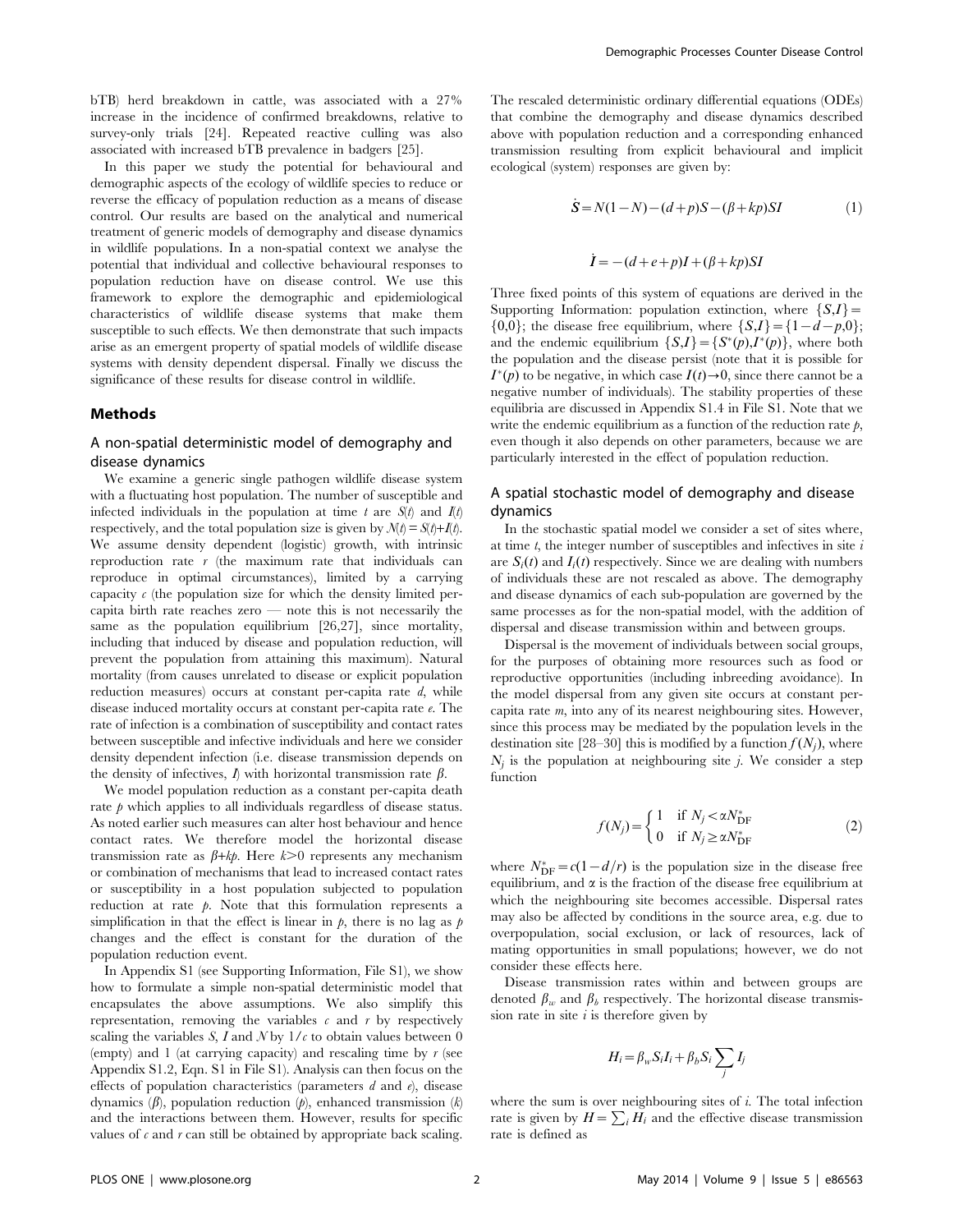$$
\beta_{\text{eff}} = \frac{H}{\left(\sum_{i} S_{i}\right)\left(\sum_{i} I_{i}\right)}
$$

The spatial model is implemented as a discrete state-space Markov process, to account for demographic stochasticity, with events and associated rates shown in Table 1, and simulated using the Gillespie algorithm [31]. In the spatial model population reduction is parametrised by the probability that a site is targeted  $p_1$  and the rate of removal of individuals within targeted sites  $p_2$ .

### Measuring the perturbation effect

We define the magnitude of the perturbation effect at time  $t$ after the application of population reduction at rate  $\phi$  to be

$$
\Pi(t;p) = I(t;p) - I(t;0)
$$
\n
$$
(3)
$$

A population that is in equilibrium  $I^*(0)$  prior to the application of population reduction at rate  $\beta$ , will reach a new equilibrium  $I^*(p)$ . We define the persistent perturbation effect

$$
\Pi_{\text{eqm}} = \max\{I^*(p), 0\} - \max\{I^*(0), 0\} \tag{4}
$$

Note that  $I^*(p)$  may be negative, in which case the equilibrium is no longer stable and cannot be reached, and so  $I(t) \rightarrow 0$ , hence the restrictions (see Appendix S1.4 in File S1 for more details). In the results, we study both the persistent  $\Pi_{\text{eqm}}$  and transient  $\Pi(t; p)$ perturbation effects. In the spatial case we also examine the proportion of sites containing infectives,  $P_I(t; p)$ , as the basis for measuring the perturbation effect

$$
\Pi_{\text{sites}}(t;p) = P_I(t;p) - P_I(t;0)
$$
\n<sup>(5)</sup>

#### Results

## Explicit enhancement of disease transmission induced by population reduction

We first consider the perturbation effect in the deterministic non-spatial model. Several features of the perturbation effect caused by increased horizontal disease transmission in response to population reduction are demonstrated in Fig. 1. For different levels of transmission enhancement  $k$ , a range of outcomes are possible when a population in the endemic equilibrium  $I^*(0)$ 

| <b>Table 1.</b> Default event rates for the stochastic SI model. |
|------------------------------------------------------------------|
|------------------------------------------------------------------|

(disease endemic before intervention starts), is subjected to sustained population reduction at rate  $p$  (see Fig. 1A). The long term equilibrium  $I^*(p)$  increases with k (i.e. the effectiveness of population reduction reduces) and when  $k$  is greater than some critical value  $k_p$ ,  $\Pi_{\text{eqm}} > 0$ . However, another behaviour is also apparent: when  $k$  approaches a lower threshold  $k_k$ , there is a temporary increase in  $I(t)$ , which results in  $\Pi(t; p) > 0$  for a short period, despite no perturbation effect in the long term ( $\Pi_{\text{eam}}$  < 0). We call these two increases the persistent and the transient perturbation effect, and examine their properties in the following sections. Both persistent and transient perturbation effects are also possible in the case of emerging disease (when starting from close to the disease free equilibrium) (see Fig. 1B).

Behaviour in the long-term equilibrium can be seen by plotting the endemic equilibrium  $I^*(p)$  versus population reduction rate  $p$ , for several values of the horizontal transmission rate  $\beta$ . Three important points are evident (see Fig. 1C). First, persistent population reduction at a sufficiently intense rate does reduce the level of disease, leading to  $I^*(p) < I^*(0)$ . Second, the maximum size of the persistent perturbation effect reduces as the horizontal transmission rate increases, with no perturbation effect present in the deterministic model for  $\beta$  sufficiently high. Finally, increased horizontal transmission induced by population reduction can allow the disease to persist, where it would otherwise fade out in the absence of culling.

## Persistent perturbation effect with no disease induced mortality

We now explore the properties of the persistent perturbation effect  $\Pi_{\text{eqm}}$  in more detail. For clarity we focus on the algebraically simpler case where there is no disease induced mortality,  $e = 0$ , and technical details of the analysis are given in Appendix S1.5 (in File S1). Subsequently we apply numerical analysis to Eqn. 1 with disease induced mortality  $e\geq 0$ .

Case 1: Disease persists without population reduction,  $I^*(0) > 0$ In this case there is a perturbation effect if

$$
\Pi_1 = \Pi_{\text{eqm}} = -p - \frac{d+p}{\beta + kp} + \frac{d}{\beta} > 0
$$

Minimum disease enhancement required to produce **perturbation effect.** Note that when  $k=0$ , we obtain  $\Pi_1=-p(1+1/\beta)$ , which is always negative, showing that culling reduces disease when there is no mechanism enhancing disease transmission. Rearranging gives a threshold value of k, above which a perturbation effect is possible

| Event                          | Rate                    | $\delta S_i$ | $\delta l_i$              | $\delta S_i$ | $\delta l_i$ |  |
|--------------------------------|-------------------------|--------------|---------------------------|--------------|--------------|--|
| Birth of $S_i$                 | $rN_i(1-N_i/c)\delta t$ | $+1$         | $\mathbf 0$               | $\mathbf{0}$ | 0            |  |
| Death of $S_i$                 | $dS_i\delta t$          | -1           | $\mathbf 0$               | 0            | 0            |  |
| Death of $I_i$                 | $(d+e)I_i\delta t$      | $\Omega$     | $-1$                      | $\mathbf{0}$ | $\mathbf{0}$ |  |
| Infection of $S_i$             | $H_i\delta t$           | — 1          | $+1$                      | 0            | 0            |  |
| Dispersal of $S_i$ to site j   | $mzS_i f(N_i) \delta t$ | $-1$         | $\mathbf{0}$              | $+1$         | $\mathbf{0}$ |  |
| Dispersal of $I_i$ to site $j$ | $mzI_i f(N_i)\delta t$  | $\Omega$     | $ \overline{\phantom{a}}$ | 0            | $+1$         |  |

Event rates and corresponding effects in the spatial stochastic model.  $H_i$  and  $f(N_j)$  are defined in the methods. doi:10.1371/journal.pone.0086563.t001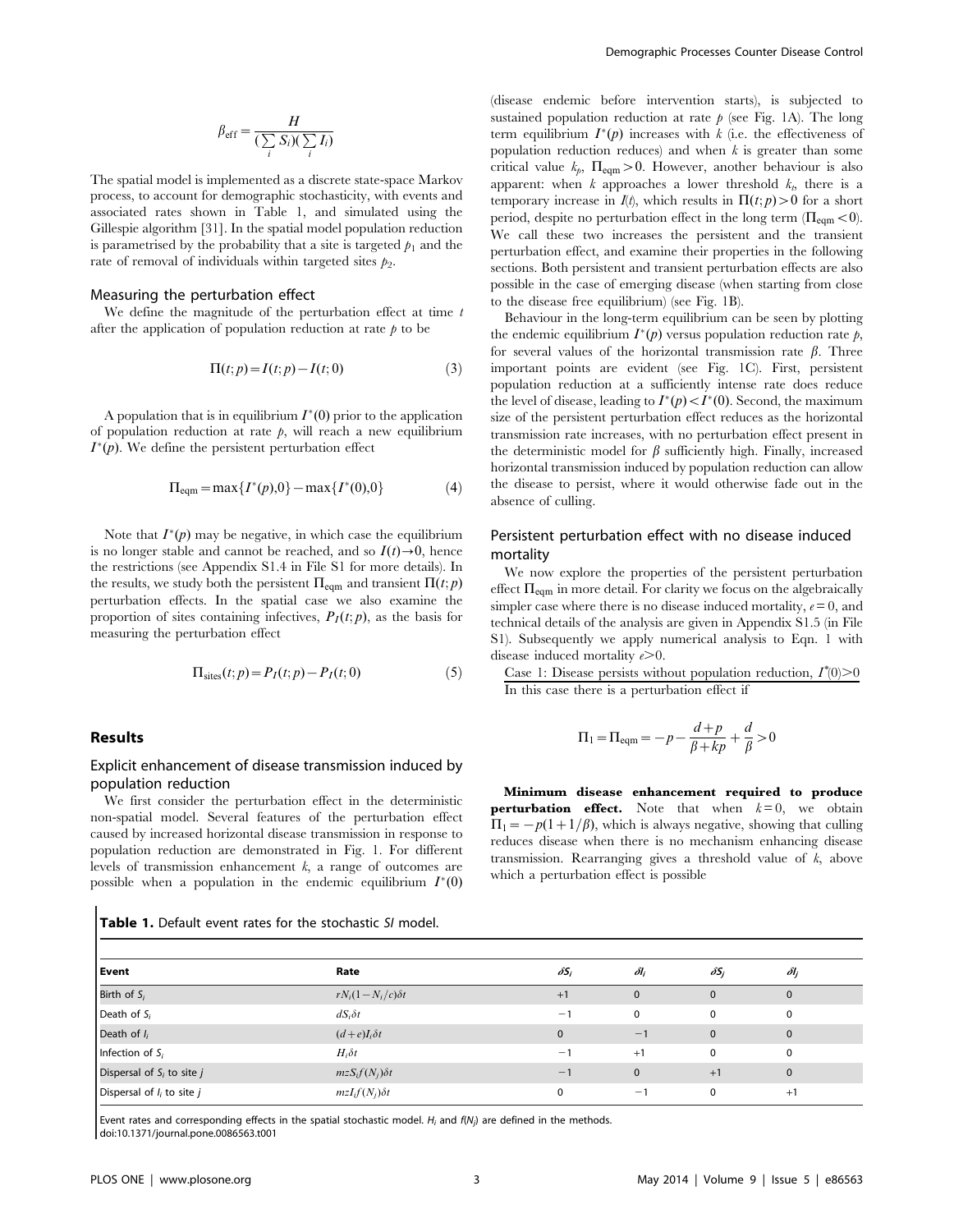Table 2. List of parameters used in the deterministic and stochastic SI models.

| Symbol         | <b>Non-spatial</b> | <b>Spatial</b> |
|----------------|--------------------|----------------|
|                |                    |                |
| C              |                    | 20             |
| d              | 0.2                | 0.01           |
| е              | 0.1                | 0.1            |
| $\beta$        | 0.4                |                |
| $\beta_e$      | —                  | 0              |
| $\beta_{w}$    |                    | 0.5            |
| $\beta_b$      |                    | $\mathbf 0$    |
| m              |                    | 0.1            |
| α              |                    | 0.7            |
| p              | 0.1                |                |
| $p_1$          |                    | 0.2            |
| p <sub>2</sub> |                    | 0.5            |
| k              | 5                  |                |
|                |                    |                |

A summary of the parameters and their symbols used in the non-spatial and spatial models are described here. Values shown indicate both the parameters and their default values used in the spatial and non-spatial models.

doi:10.1371/journal.pone.0086563.t002

$$
k > k_1 = \frac{\beta(1+\beta)}{d - p\beta}
$$

There is a lower bound on this threshold, such that  $k_1 > \beta(1+\beta)/d > (1+\beta) > 1$  (since the disease is able to persist, which requires that  $\beta>d/(1-d) > d$ , hence  $\beta/d>1$ .

High disease prevalence precludes a perturbation effect. As  $\beta \rightarrow \infty$ ,  $\Pi_1 \rightarrow -p$ , showing that for sufficiently high  $\beta$ , the perturbation effect cannot occur in the deterministic model. In fact in this case there is an upper bound,  $\beta_w$ , on the value of  $\beta$ for which  $\Pi_1>0$ ,

$$
\beta < \beta_u = \frac{1}{2} \sqrt{\left(1 + pk\right)^2 + 4dk} - \frac{1}{2} (1 + pk)
$$

and  $\Pi_1 > 0$  only when  $\beta < \beta_u$  (see Fig. 2A for high  $\beta$ ). Similarly, as  $d\rightarrow 0$ ,  $\Pi_1 \rightarrow -p(1+1/(\beta+kp))<0$ , showing that the perturbation effect is possible only for higher mortality rates. There is a corresponding lower bound on d for which  $\Pi_1 > 0$ , at

$$
d > d_l = \beta(1 + \beta + kp)/k
$$

(see Fig. 2B, for low d). For low  $d < d_l$ , infectives are removed from the population slowly, and for high  $\beta > \beta_u$ , the disease spreads quickly; either situation leads to disease saturation, with insufficient susceptibles to allow for a perturbation effect.

High rates of population reduction will reduce disease levels. A simple observation is that a persistent perturbation effect is possible (for any model) only if the population size under persistent culling is greater than the equilibrium number of infected individuals without population reduction i.e.  $N^*(p) > I^*(0)$  which implies that there is an upper bound on the culling rate,  $p=d/\beta$ , above which population reduction will reduce disease (see Appendix S1.5 in File S1). This is also evident in  $k_1$  (the lower bound for k) which diverges as  $p\rightarrow d/\beta$  from below implying that, in order to see a perturbation effect, population reduction must produce ever greater enhanced transmission  $k$  as  $p$  approaches this critical level. Furthermore (see Appendix S1.5 in File S1), we show that the range of  $\beta$  that permits the perturbation effect also depends on  $k$  and is given by

$$
0\!<\!p\!<\!\frac{d}{\beta}-\frac{1+\beta}{k}
$$

This is illustrated in Fig. 1C, where the range of  $\phi$  for which  $I^*(0) < I^*(p)$  decreases with  $\beta$ , and that for sufficiently large p,  $I^*(p)$  < 0 for all  $\beta$ .

Case 2: Disease does not persist without population reduction,  $I^*(0) > 0$ 

Population reduction can allow disease to persist where it would naturally fade out. In this case there is a persistent perturbation effect if the disease is only able to persist under continued population reduction for a given  $p$  and  $k$ , i.e. when

$$
\Pi_2 = \Pi_{\text{eqm}} = 1 - d - p - \frac{d+p}{\beta + kp} > 0
$$

The conditions for which the disease is only able to persist under population reduction are detailed in Appendix S1.4 in File S1. The minimum  $k$  in order to make the endemic equilibrium  $I^*(p) > 0$  following population reduction is

$$
k > k_2 = \frac{d+p-\beta(1-d-p)}{p(1-d-p)}
$$

and therefore sufficiently large  $k$  can lead to a perturbation effect under these conditions. For example, given  $d = 0.2$ ,  $p = 0$ ,  $I^*(0) < 0$ for  $\beta$  < 0.25; however, given  $d=0.2,\beta=0.2$ , (thus unable to persist for  $p=0$ , when population reduction is applied at rate  $p=0.1$ , then  $I^*(p=0.1) > 0$  for  $k > k_2 = 2.286$ , therefore the disease can persist as long as population reduction is sustained, leading to a perturbation effect (see Fig. 1C, for  $\beta$  = 0.2).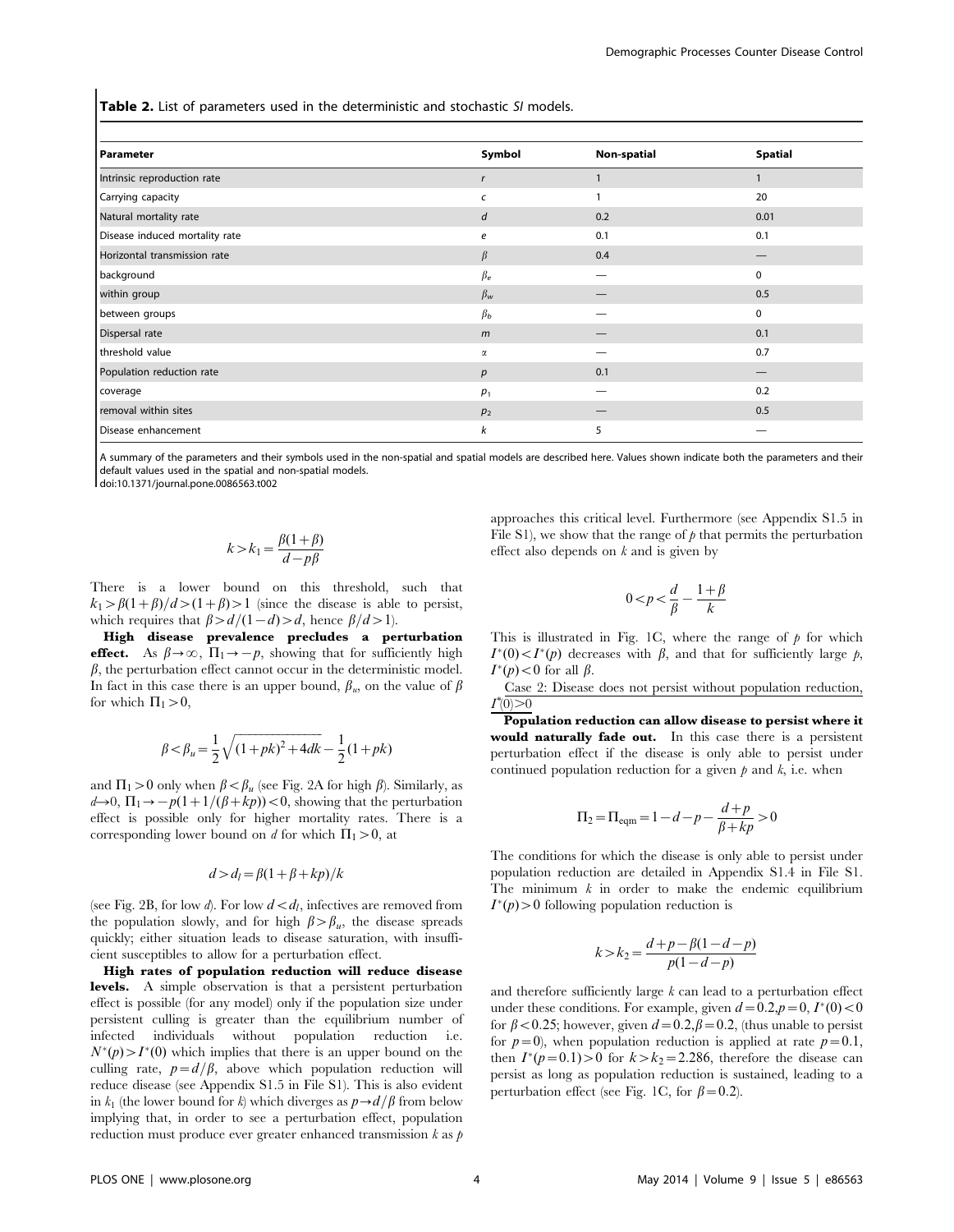

Figure 1. Deterministic simulation of  $I(t)$ , and algebraic solution of  $I^*(p)$ . The results of ongoing population reduction are shown for various levels of disease enhancement k in (A) endemic disease. (B) emergent disease (starting near the disease free equilibrium,  $I(0) = 0.05$ ). (C) shows the endemic equilibrium for varying  $\beta$ . The lines cut the vertical axis at  $I^*(0)$ , and so the perturbation effect occurs whenever a line rises above this value. Note that for  $\beta$  = 0.2, the equilibrium is negative for small p (which cannot be reached, since only a non-negative number of individuals is biologically possible), and so if any disease is introduced for  $p=0$ , it moves to the disease free equilibrium  $I_{\text{DF}}^{*}=0$ , and the perturbation effect does not occur until p is sufficiently high. The dotted line shows  $\beta_u$  (see text for details), marking the upper bound of  $\beta$  for given p for which the perturbation effect is possible, and crosses each line at the point where the increase no longer occurs for that value of  $\beta$  ( $\beta_u$  is also illustrated in Fig. 2A). Parameters are given in Table 2, except  $p = 0.2$  in (A) and (B). doi:10.1371/journal.pone.0086563.g001

## Persistent perturbation effect with disease induced mortality

We now investigate the persistent perturbation effect in the more complex situation with disease induced mortality  $e\geq 0$  by solving Eqn. 1 numerically to show how  $\Pi_{\text{eqm}}$  varies with  $e$  itself, and also with horizontal disease transmission  $\beta$ , background mortality  $d$ , and enhanced transmission  $k$  resulting from population reduction.

Numerical analysis of the role of transmission rate  $\beta$  is consistent with the analysis of the previous section (see Fig. 2A). Under case 1 (where  $I^*(0) \ge 0$  and  $\Pi = \Pi_1$ ),  $\Pi$  decreases with  $\beta$  and no perturbation is possible for  $\beta > \beta_u$  because the disease has

saturated the population, whereas in case 2 (where  $I^*(0)$  < 0 and  $\Pi = \Pi_2$ ),  $\Pi$  increases with  $\beta$ , and there is a lower limit below which the disease becomes extinct despite enhanced disease transmission. This is in accordance with analysis of  $\Pi_1$  and  $\Pi_2$  (see Appendix S1.5 in File S1, and above).

The role of natural mortality  $d$  is also consistent with the previous analysis (see Fig. 2B). In the region of case 1, there is a lower bound  $d_l$ , below which the perturbation effect is not possible due to disease saturation, and above which  $\Pi$  increases with d. In the region of case 2,  $\Pi$  decreases with  $d$ , and there is an upper limit on d, above which the disease becomes unable to persist despite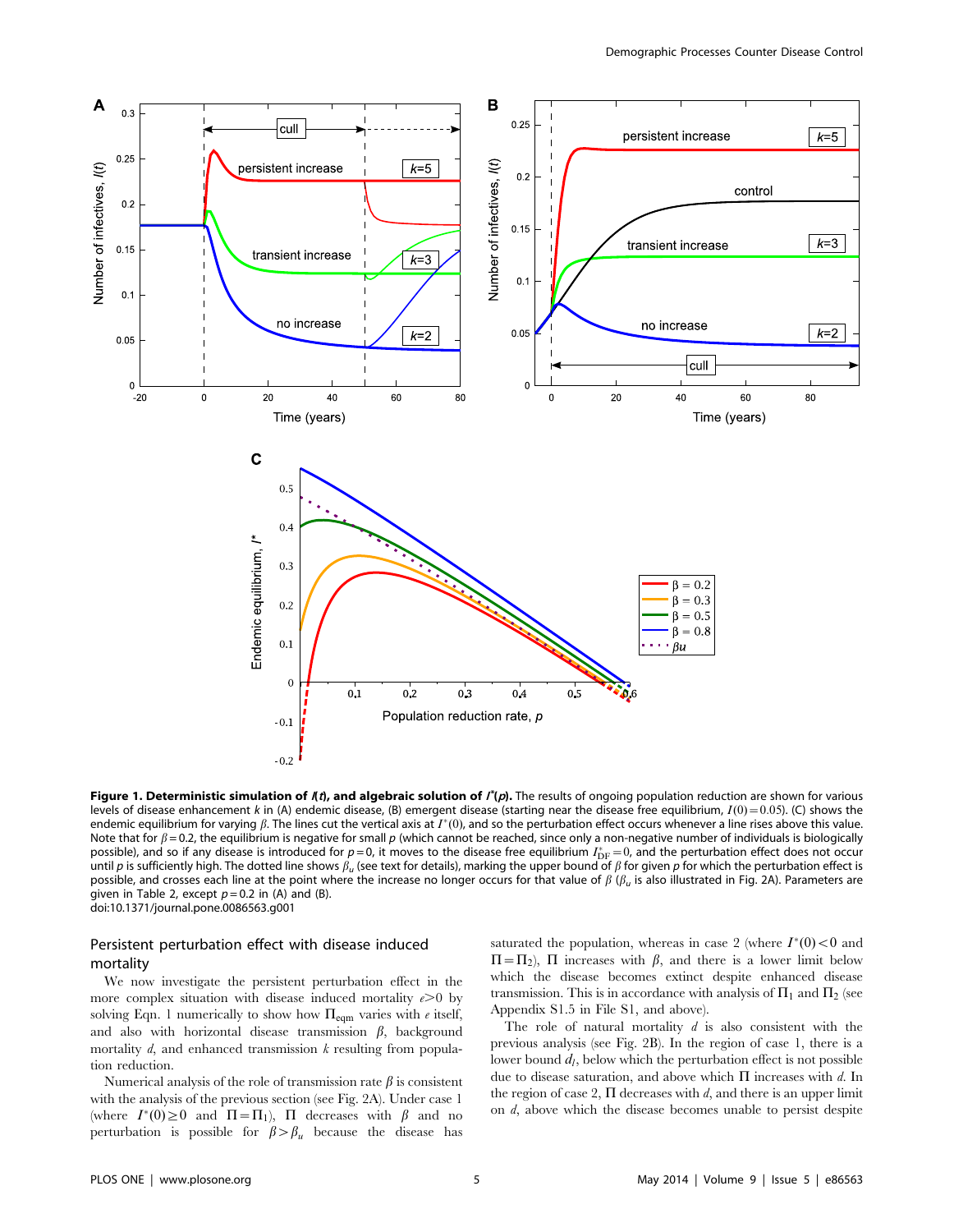

Figure 2. Sensitivity analysis of the persistent and transient perturbation effects in the deterministic model. Parameter values as in Table 2 and marked by a red dot when explicitly varied, the transient perturbation (green) is shown for  $t = 5$ , the persistent perturbation (blue)  $\Pi_{\text{eqm}}$  is evaluated at  $t=1,000$ . The transient perturbation: (A) has an optimum for intermediate  $\beta$ , decays with (B) natural and (C) disease induced mortality, and (D) increases with k. With the exception of (D), the behaviour of the persistent perturbation is more complex. In (A) to the left of  $I^*(p) = 0$  (dashed vertical line)  $\beta$  is low and there is no perturbation (I\*(p) < 0). To the right of  $I^*(p) = I^*(0)$  (dotted vertical line corresponding to upper bound  $\beta_{\rm u}$ , see text) the prevalence in the absence of culling is sufficiently high to prevent a perturbation. The central region between  $I^*(p) = 0$  and  $I^*(p) = I^*(0)$  is divided by a third vertical line  $I^*(0) = 0$  (dot dashed), independent of k and p, into regions corresponding to case 1 ( $I^*(0) > 0$ ) where the disease persists the absence of population reduction, and case 2  $(I^*(0) < 0)$  where it does not (see text for details). The maximum persistent perturbation occurs at this boundary. Under case 2, population reduction is sufficient to stabilise the endemic equilibrium. In (B) as natural mortality d increases from zero (moving left to right)  $I^*(0)$  decreases, and the pattern seen in (A) is reversed. Here the dotted vertical line  $I^*(p) = I^*(0)$  denotes the lower bound  $d<sub>l</sub>$ . (C) shows the impact of disease induced mortality e is similar to that of natural mortality, but the chosen parameter values mean that prevalence is never too high to prevent a perturbation effect. Note: dotted and dashed lines are reversed when k is too low for the perturbation effect to occur, leaving no room for cases 1 and 2. See Fig. 4 for analogous spatial model results. doi:10.1371/journal.pone.0086563.g002

enhanced transmission. The role of disease induced mortality e, is broadly similar to that of  $d$  (see Fig. 2C).

The impact of the disease enhancement parameter  $k$  on the perturbation effect is illustrated for case 1 in Fig. 2D.  $\Pi$  increases with k, tending to an asymptote as  $k \rightarrow \infty$ , while there is no perturbation effect below the threshold  $k_1$ . The behaviour under case 2 (not shown) is broadly similar with a different lower bound  $k_2$  and lower asymptote.

#### Maximising the persistent perturbation effect

An important addendum to these results is related to the conditions that maximise the perturbation effect. For low mortality rates d or  $e$ , or high transmission rate  $\beta$ , the disease is able to persist before and during population reduction, the prevalence is very high and there is little room for further increase. As mortality increases or transmission decreases, the size of the perturbation effect  $\Pi_{\text{eqm}}$  increases until  $\beta=(d+e)/(1-d)$ , where the endemic equilibrium becomes negative, and the disease becomes unable to persist for  $p=0$  (as in case 2). After this point, as mortality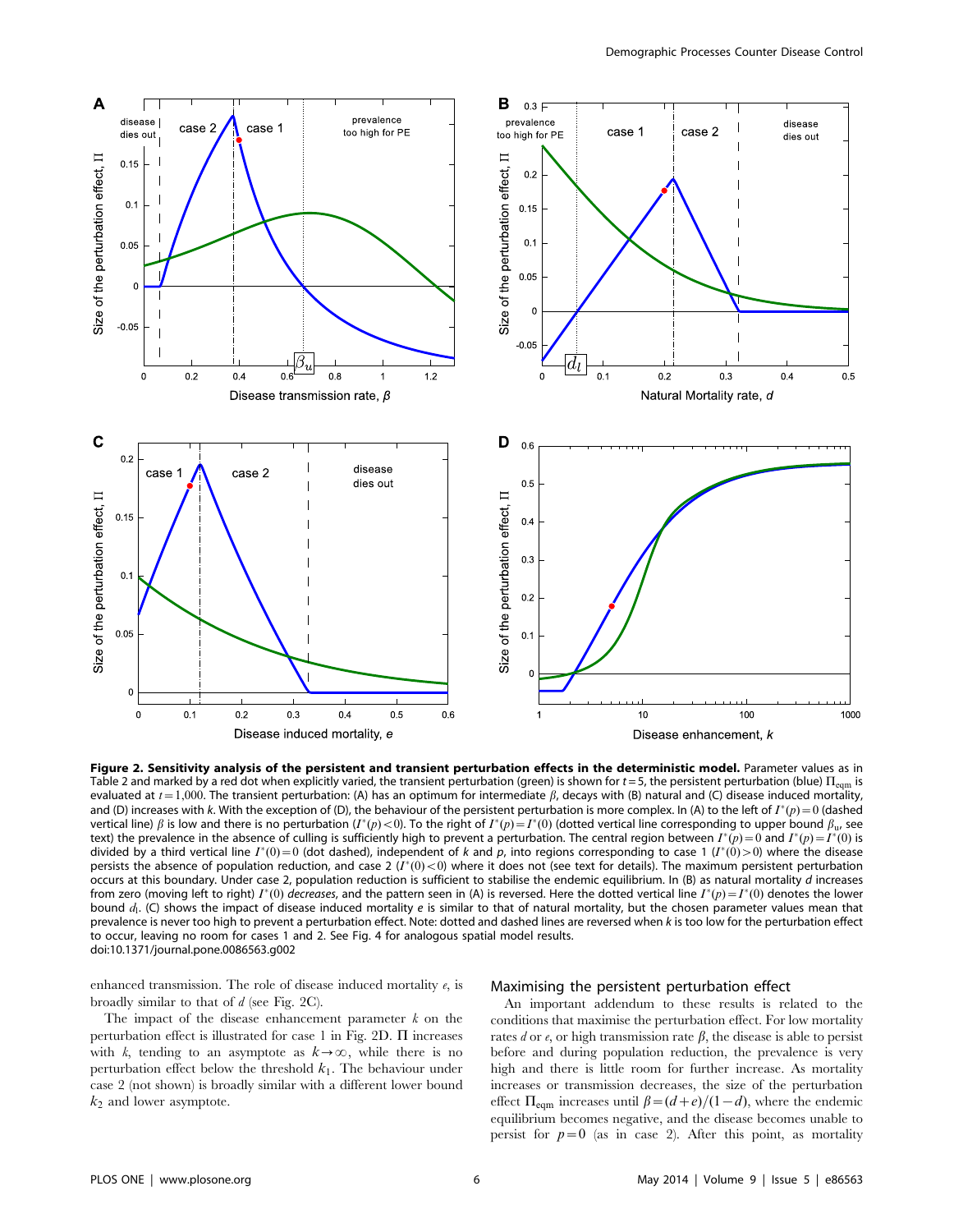increases, or transmission decreases,  $\Pi_{\text{eqm}}$  decreases, until mortality is too high, or transmission is too low to maintain the disease either before or during population reduction. This implies that the maximum perturbation effect occurs when  $I^*(0) \approx 0$  and  $I^*(p) > 0$ . Therefore in practice, the persistent perturbation effect is most likely in a disease with very low prevalence. These results can be seen graphically in Fig. 2.

#### Transient perturbation effect

The transient perturbation effect can be assessed by linearising the system and examining the rate of change of  $\Pi(t; p)$  with respect to time, at time  $t = 0$ , which is positive (i.e. the disease increases faster under population reduction) only if  $I\in(0,N-1/k)$ (see Appendix S2.1 in File S1). To obtain an initial increase in disease levels there must be some infectives, but similar to the results in the persistent case, too many infectives will prevent a transient perturbation effect; as k increases a transient perturbation effect is possible for ever larger numbers of infectives. The lower bound here is equivalent to  $k > k_t = 1/S$  and since  $S(0,1)$ , this requires that  $k_t > 1$ ; therefore, the transient perturbation effect does not occur in the absence of a change in behaviour. It is also possible to show that the transient perturbation effect increases fastest when  $S=N/2+1/2k$  and  $I=N/2-1/2k$  (i.e. roughly equal numbers of susceptibles and infectives) and that  $\Pi (0; p)$ increases with both  $p$  and  $k$  (see Appendix S2 in File S1 for details). Also, a temporary peak, where  $I(t) > I^*(p)$  may occur, if the disease increases quickly before culling reduces the population size N; this can be observed in both endemic and emerging disease cases (see Fig. 1).

Starting from the endemic equilibrium. Consider the case where the disease is in the endemic equilibrium  $\{S^*, I^*\}$  prior to disease intervention (as shown in Fig. 1A). We show in Appendix S2 (in File S1) that  $k_t = \frac{\beta}{d+e}$  so that the minimum disease enhancement required for a transient perturbation effect is reduced when the infection rate  $\beta$  is small and mortality rates d and e are large. In addition  $k_t < k_p$  (where  $k_p$  is the relevant  $k_1$  or  $k_2$ ) and the transient perturbation effect occurs for smaller k than the persistent perturbation effect. Consequently, for small  $k < k_t$ , there is no perturbation effect. For larger  $k\in (k_t,k_p)$ ,  $I(t; p) > I(t; 0)$ for small  $t$ , i.e. the number of infectives is initially larger following disease intervention, however eventually  $I(t) \rightarrow I^*(p)$  which is less than the initial level  $I^*(0)$ , and in this case the increase is temporary. However, for  $k > k_p$ , the number of infectives increases and remains higher than the control.

Starting from near the disease free equilibrium. The situation is somewhat different in the case of an emerging outbreak where  $I(0) = \epsilon$  where  $\epsilon > 0$  is small, and  $S(0) = S_{\text{DF}}^* - \epsilon$ , as shown in Fig. 1B ( $S_{\rm DF}^*$  is S in the disease free equilibrium, see Appendix S1.3 in File S1). Here,  $k_t = 1/(1-d-\epsilon)$  (see Appendix S2.2 in File S1), and so the minimum disease enhancement required for a transient perturbation effect is reduced when the initial prevalence is low (although contrary to the persistent perturbation effect, when mortality rates are also low). Fig. 2 shows the impact of varying d, e,  $\beta$  and k on the transient perturbation effect for the case of an emerging outbreak where  $I(0) = \epsilon$  where  $\epsilon > 0$  is small, and  $S(0) = S_{\text{DF}}^* - \epsilon$ . These numerical results show that the transient perturbation monotonically decreases with both natural and disease induced mortality, whilst it monotonically increases with enhanced transmission k. The disease transmission rate  $\beta$ affects the time disease takes to reach equilibrium, and therefore small  $\beta$  can result in a slow initial increase (and small transient perturbation effect), while very large  $\beta$  can saturate the population and prevent the transient perturbation effect from occurring at the time considered; the largest increase therefore occurs with an intermediate value of  $\beta$ , although this will vary depending on the time at which the transient perturbation effect is assessed.

These results contrast with those for the persistent perturbation effect (also shown in Fig. 2), demonstrating that conditions required for the transient and persistent perturbation effect are not necessarily the same for both emerging and endemic disease.

## Implicit enhancement of disease transmission induced by population reduction

We now show how the intrinsic dynamics of a natural spatial formulation of disease transmission and demography may give rise to an increased effective horizontal transmission when population reduction is applied, leading to an implicit perturbation effect. The non-spatial results of the previous section suggest that perturbation is strongest when disease prevalence is relatively low and where population reduction is intermediate, and gives rise to a sufficiently large increase in the horizontal transmission rate.

We begin by demonstrating the importance of heterogeneity in the model, and show through analysis of the horizontal infection rate in a simple two-site model that in the spatial model such an enhancement of the transmission rate will be strongest in situations where infection levels are most heterogeneous between groups.

## Heterogeneity and the perturbation effect in the spatial model

Consider a simple two-site model, with density dependent dispersal between the two groups A and B. The global infection rate  $H$  is

$$
H = H_A + H_B = \beta_w (S_A I_A + S_B I_B) + \beta_b (S_A I_B + S_B I_A)
$$

Assuming disease induced mortality rate  $e=0$ , then  $N_A=N_B=N$ , and the number of infectives is  $I_A+I_B=I$ , thus H can be simplified to

$$
H = \text{constant} + 2(\beta_w - \beta_b)(I - I_A)I_A
$$

revealing that when between-group infection rate  $\beta_h$  is small, and  $\beta_w > \beta_b$ , H is maximised when the infection is distributed evenly between sub-populations, and  $I_A=I_B$ . Conversely, H is minimised when  $I_A=0$  or  $I_A=I$  (i.e. all infectives are restricted to one of the groups).

In order to quantify enhanced transmission resulting from population reduction, consider the rate of change of the global infection rate  $H$  (differentiated with respect to time) to obtain

$$
\dot{H} = \beta_w (\dot{S}_A I_A + S_A \dot{I}_A + \dot{S}_B I_B + S_B \dot{I}_B)
$$

$$
+ \beta_b (\dot{S}_A I_B + S_A \dot{I}_B + \dot{S}_B I_A + S_B \dot{I}_A)
$$

While  $\dot{H}$  is affected by all processes, including birth, death, infection and dispersal, if we only examine the effect of dispersal on  $\dot{H}$  by substituting only the relevant components  $(\mathbf{S}_A = \ldots + mS_B f(N) - mS_A f(N)$  etc.) then we obtain

$$
\dot{H}_{\text{dispersal}} = 2m(\beta_w - \beta_b)(I_A - I_B)^2 f(N)
$$

Consequently, if  $\beta_w > \beta_b$  and  $I_A \neq I_B$ , then the effect of dispersal is to increase  $\dot{H}$ . Moreover, this rate of increase in horizontal disease transmission is greatest for heterogeneously distributed disease (larger difference  $I_A - I_B$ ), and for larger dispersal rate m. The presence of the density dependence function  $f(N)$  shows that it is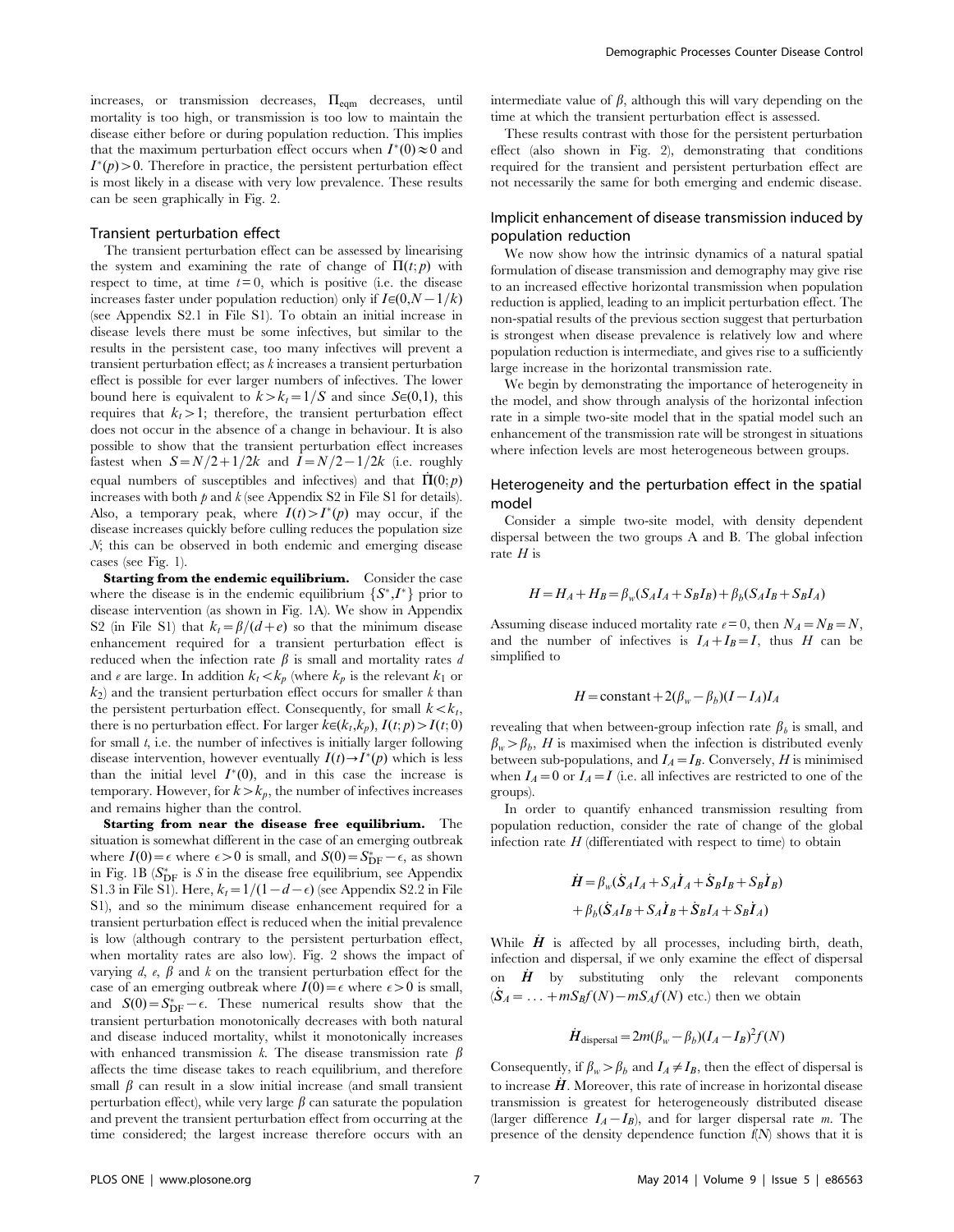

Figure 3. Time trajectories and heterogeneity for emergent disease in the stochastic model. (A) Population numbers,  $S(t)$ ,  $I(t)$ , and  $N(t)$ . (B) Proportion of sub-populations containing infectives,  $P_I(t)$ , effective transmission rate  $\beta$ , and dispersal rate. (C) Distribution of *I* across sites. (D) Effective transmission rate  $\beta$  for disease transmission vs population reduction coverage  $p_1$ . Parameters are given in Table 2, and initial conditions are at the disease free equilibrium  $\{S,I\} = \{20,0\}$ , while in 20% of sites randomly chosen, a single individual is infected, resulting in  $\{S,I\} = \{19,1\}$ . Population reduction occurs annually from years 50–69, and in  $p_1 = 20%$  of sites (chosen randomly each year) the removal rate is set to  $p_2 = 1.0$ , without regard to disease status (equivalent to an overall culling rate of  $p=0.2$ ). An initial reduction in *I* is rapidly replaced by an increase, which is due to the increased chance of invasion of naïve groups by infectives due to the density dependent dispersal. The CI for the effective transmission rate increases for large  $p_1$  due to the increasing number of simulations where the disease becomes extinct. doi:10.1371/journal.pone.0086563.g003

greater for smaller N, which will follow as a consequence of population reduction. Note that the formula for  $H$  shows that a large  $\beta_b$  will lead to rapid spread between sites, quickly spreading to sub-populations, and reducing spatial heterogeneity in the distribution of disease.

## Initial conditions

Given the above discussion, when studying the spatial model we focus on cases where disease is distributed heterogeneously between groups and overall prevalence is low. This is most easily achieved when the system is close to the disease free equilibrium with: (i) disease maintained in each site by high within-site transmission rate  $\beta_w$  and low mortality; (ii) low levels of disease transmission between sites; and (iii) relatively large and stable

populations at each site leading to low levels of dispersal between sites. Under this scenario, even in the absence of population reduction, the number of sites infected, and thus overall prevalence, tends to slowly increase (from close to the disease free equilibrium) as rare dispersal or transmission events spread disease. Fig. 3 (discussed in detail below) shows how transient perturbation effects occur in such a system. In contrast, we show in Appendix S3.2 (in File S1) that by making both disease and population less stable within sites it is possible to achieve a dynamic quasi-equilibrium (quasi- because the ultimate fate of all simulations of this model is total extinction) where the spread of disease to uninfected sites is balanced by spontaneous recovery of infected sites, e.g. through death of infectives and birth of susceptible individuals. When the system is in such an endemic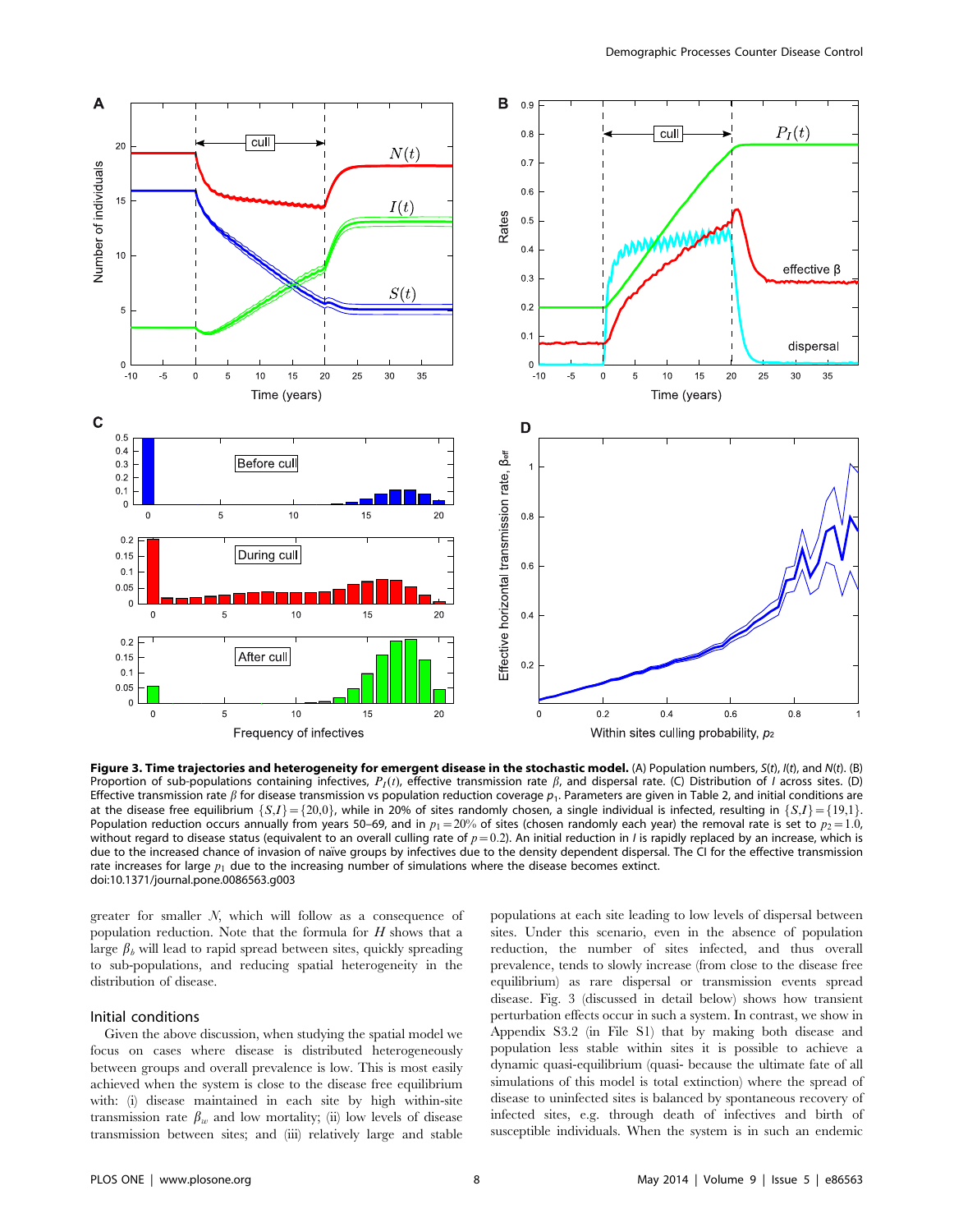

Figure 4. Sensitivity analysis of  $\Pi$  in the stochastic model. The size of the perturbation effect,  $\Pi_{\text{sites}}$ , at time  $t=20$  starting near the disease free equilibrium for (A) Between and within-groups infection rates  $\beta_h$  and  $\beta_w$  (log scale). (B) Natural mortality rate d. (C) Disease induced mortality rate e. (D) Dispersal rate m (log scale). Default parameters are given in Table 2, and one parameter is varied at a time. This is analogous to Fig. 2 for the non-spatial case. Initial conditions are such that 20% of sites are randomly chosen to start near the endemic equilibrium (with a minimum of 1 infective), while the remainder begin at the disease free equilibrium. doi:10.1371/journal.pone.0086563.g004

state population reduction leads to a persistent perturbation effect, as we saw in the non-spatial model (see Fig. S2 in File S1). However, this endemic state is very sensitive to the balance between site-level establishment and recovery of disease which makes it difficult to explore variation in the perturbation effect with respect to the value of key parameters. We therefore focus attention on the transient perturbation effect when starting close to the disease free state in the spatial model.

#### Transient perturbation effect in the spatial model

The behaviour during population reduction in the spatial model is shown for the population values  $S(t)$ ,  $I(t)$ , and  $N(t)$  (see Fig. 3A), and the proportion of infected sites  $P_I(t)$ , dispersal rates and effective transmission rate  $\beta_{\text{eff}}$  (see Fig. 3B). The distribution of infectives between sites is shown in Fig. 3C before, during, and after population reduction. Prior to population reduction, sites can be classified as disease-free or infected. During population reduction, the typical level of disease within sites decreases, but the number of infected sites increases. When population reduction ceases, typical prevalence in infected sites returns to previous levels which, given that there are now more of them, leads to a rapid increase in global prevalence. Some light may be shed on the mechanisms behind such changes, as population reduction leads to a large increase in dispersal, followed by increasing rates of horizontal disease transmission, H (see Fig. 3B). Population reduction disrupts the stable demographic structure (shown in Fig. 3C) leading to an increase in the dispersal rate and movement of infectives to previously disease free sites. This vacuum effect [5,26] emerges from the spatial model's density dependent dispersal and leads to increased transmission. The effective horizontal transmission rate parameter varies with population reduction effort  $p_1$ : for small  $p_1$ , there is an almost linear increase in  $\beta_{\text{eff}}$  (see Fig. 3D),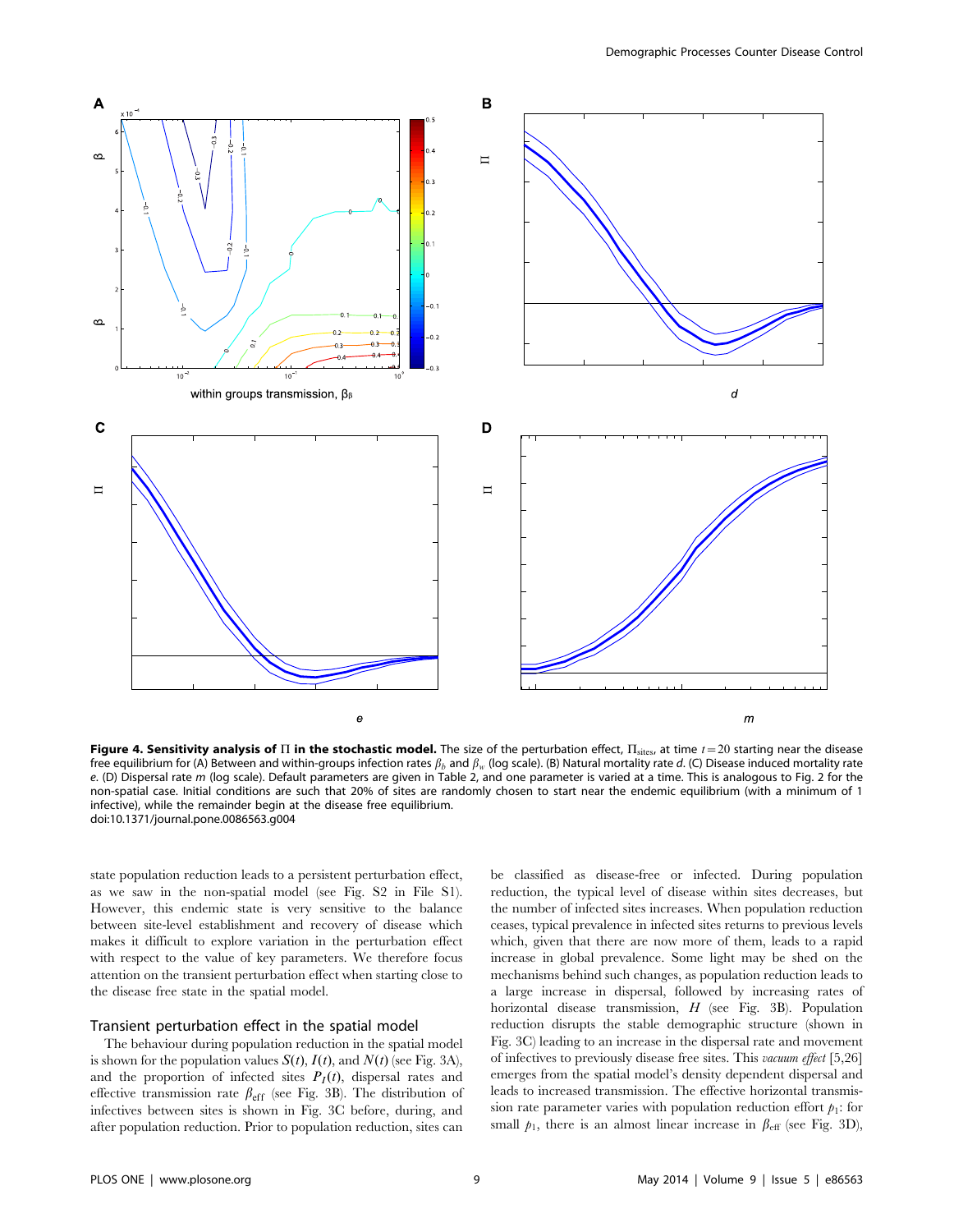which agrees well with the explicit increase assumed to be  $\beta_{\text{eff}} = \beta + kp$  in the non-spatial model. However, one key difference (as shown in Fig. 3B), is that the increase is not immediate, but grows linearly with time — an effect not accounted for by our earlier analysis.

We now explore the sensitivity of this perturbation effect with respect to key aspects of demography and disease dynamics. The results are broadly consistent with those obtained when starting close to the disease free equilibrium in the non-spatial model. Fig. 4 shows results for parameters analogous to those in Fig. 2, and that  $\Pi$  decreases with mortality rates  $d$  and  $e$  and increases with dispersal rate  $m$  (similar to  $k$  in the non-spatial case). The role of disease transmission is more complex. The perturbation effect decreases with between-group infection rate  $\beta_h$  which reduces the number of disease free sites, and increases with  $\beta_w$ , which increases disease persistence within sites. Thus for small  $\beta_b$  and sufficient  $\beta_w$ , population reduction is able to spread disease to uninfected sites where it is able to persist. We also explore the impact of varying the threshold parameter  $\alpha$  that determines how sensitive the rate of dispersal is to local reductions in the size of the population in the destination site (see Appendix S3.1 and Fig. S1 in File S1). Results show that a perturbation effect occurs for a wide range of values, although the largest effects are seen for  $\alpha$  around 0.9 (we suspect the largest increase would be observed for  $\alpha$  near  $1-p_2$ . Perturbation effects were also found for alternative forms of the density dependent dispersal function  $f(N_k)$  (results not shown).

## Discussion

In this paper we explored the impact on disease control of enhanced transmission resulting from individual or demographic responses to population reduction. Using a generic non-spatial and deterministic model of demography and disease dynamics we explored the potential for such effects to reduce and reverse the disease control benefits of population reduction. We found that there was a threshold of enhanced transmission above which a perturbation effect occurred, whereby the number of infected individuals increases during the period when population reduction is applied. However, sufficient population reduction (the level rising with mortality rates  $d$  and  $e$  and disease enhancement  $k$ , but decreasing with infection rate  $\beta$ ) will always reduce numbers of infectives in the area it is applied. Disease systems with low levels of disease are more sensitive to the impacts of enhanced transmission. For systems with endemic disease, the potential for the perturbation effect increases with natural and disease induced mortality rates (due to reduced levels of endemic disease), with the opposite trend where disease is emerging, as higher mortality removes cases caused by enhanced transmission. With respect to the horizontal transmission rate, the perturbation effect in endemic disease is maximised for small to intermediate  $\beta$  (at the point where the disease changes its ability to persist in the absence of population reduction). For emerging disease however, higher  $\beta$ causes the disease to reach equilibrium sooner, but reduces the size of the perturbation effect, so the earlier the disease is measured, the higher the optimal  $\beta$ , but the weaker the perturbation. Enhanced transmission effects can also lead to disease being maintained by population reduction in systems where it would otherwise die out.

We also considered a spatially explicit model that represents demographic fluctuations and disease transmission within locally well mixed populations, and dispersal and disease transmission between such groups. In this context we found that enhanced transmission emerged implicitly as a demographic response to population reduction when dispersal was density dependent. This enhancement would be increased if individuals explicitly changed their behaviour, e.g. by dispersing more or by increasing agonistic interactions and therefore disease contacts between groups (i.e. increasing  $\beta_b$ ). However, the implicit dispersal mechanism alone was sufficient to give rise to a perturbation effect. We found that the system was susceptible to enhanced transmission in both the case of endemic and emerging diseases when infection was heterogeneously distributed among groups and when overall levels of disease were relatively low. For emerging disease we showed that the impact of mortality rates was qualitatively similar to the predictions of the non-spatial analysis. In the spatial model, dispersal rate played a similar role to the non-spatial enhancement parameter k, whereas the role of horizontal disease transmission is not directly comparable between the two cases. In the spatial context, higher within-group transmission increased the size of the perturbation effect, but even low rates of between-group transmission reduced it. Analysis of the effective contact rate in the spatial model reveals that enhanced transmission varied in time and this could be incorporated in future analysis of the nonspatial system. It is worth noting that the linear assumption  $k\phi$  for disease enhancement is reasonable, at least early in disease intervention period, and for low removal rate *.* 

Many authors have noted problems related to disease control via population reduction in wildlife [10,21,22,24,32], including situations were disease risks are increased rather than reduced [13,25]. Individual behavioural [18–20] and demographic [33] responses to population reduction are thought to enhance disease transmission in wildlife. One system of particular relevance is TB in badgers, where the disease is spatially heterogeneous [34], transmission between groups is weak, and the host exhibits density dependent dispersal [29,30,35]. Thus TB in badgers is a disease system exhibiting many of the properties this paper shows are likely to lead to the perturbation effect, and we note that the RBCT [23] did indeed show that culling was associated with an increase in bTB prevalence in badgers [25]. Moreover, the results of this paper suggest that a wide range of wildlife disease systems are sensitive to such effects, and this is consistent with the marked inefficiencies of population reduction as a disease control strategy observed to date. However, the effects studied here are likely to be even more widespread than current empirical studies suggest as they undermine the efficacy of population reduction measures even in situations where they do not lead to a complete reversal of its effectiveness.

#### Supporting Information

File S1

## (PDF)

#### Acknowledgments

We would like to thank three reviewers for their helpful comments which greatly improved the manuscript.

#### Author Contributions

Conceived and designed the experiments: JCP GM RSD PCLW MRH. Performed the experiments: JCP GM RSD MRH. Analyzed the data: JCP GM RSD MRH. Wrote the paper: JCP GM RSD PCLW MRH.